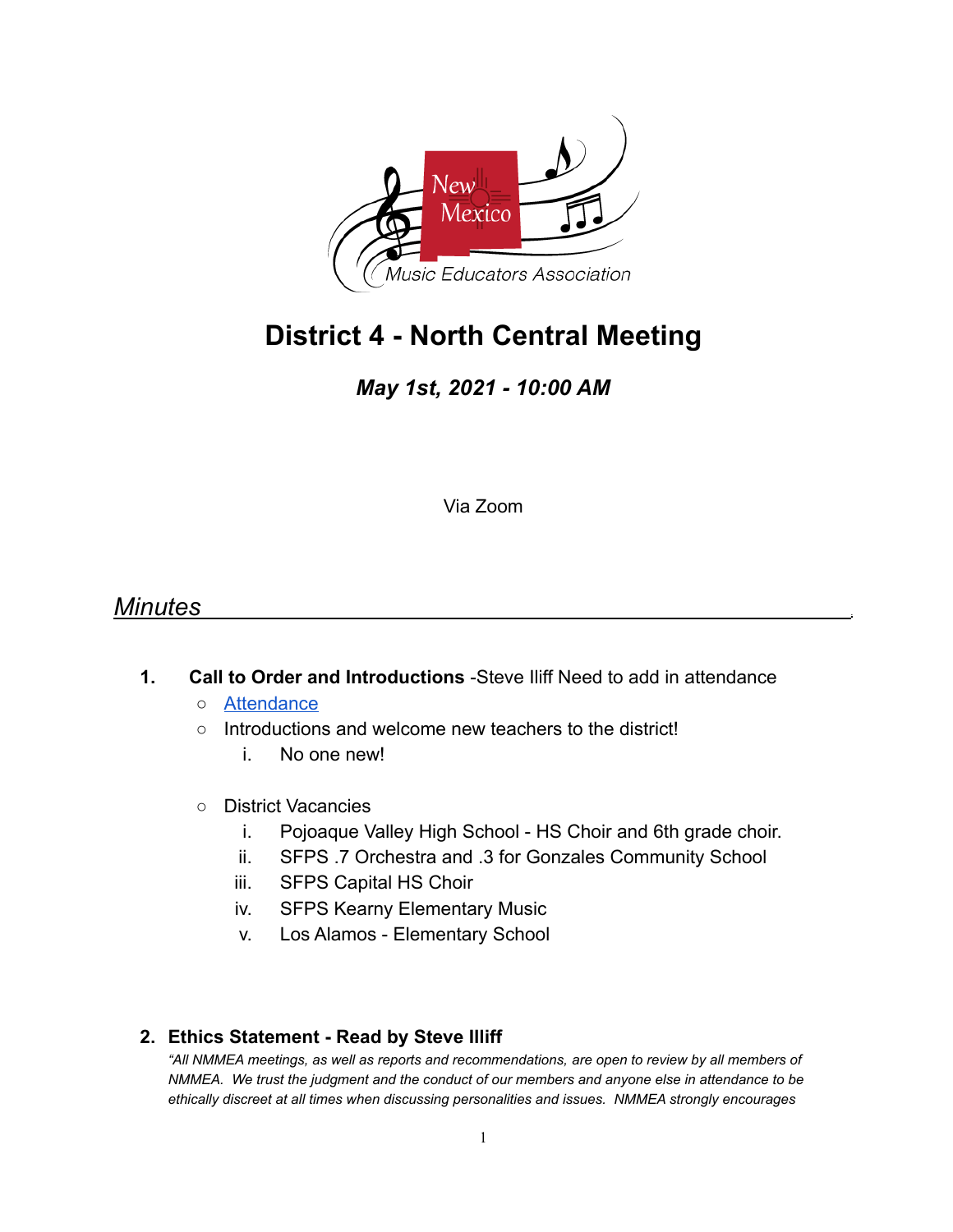*members to be positive and discreet when discussing our organization, its events and festivals, as well as fellow teachers. The very nature of music education embodies a broad spectrum of expressions exploring different paths to arrive at artistic and educational goals. Members are encouraged to recognize and remain open to varied approaches and to celebrate both our differences and our similarities. While guests are welcome only members of NMMEA/NAfME are eligible to vote and take part in discussions."*

#### *District 4 Mission Statement (Adopted August 2020)*

Mission:

We serve students by providing high quality music learning and performing experiences.

Vision:

To encourage higher levels of musical achievement through participation and collaboration in a quality professional setting.

#### **3. Additional Zoom ethics and procedures**

- Use raise hand function
- Keep chat on topic
- Mute when not talking
- Have camera on when possible
- Stay on topic and be conscious of talking time-we have a lot to get through
- Be patient!

#### **4. Approval of Minutes from the August Meeting (linked)**

- **○ Motion: Marilyn approve minutes**
- **○ Laura Seconds**
- **○ Minutes are approved**

#### **5. NMMEA State-Level Announcements:**

- Vote on Band and Choir NMACT advisory counselors
	- i. Marilyn nominates Carmen Florez-Mansi (Choir)
		- 1. Accepted and received by acclamation.
	- ii. Pam nominates Laura (Band)
		- 1. Accepted and received by acclamation.
- Spring Announcements
- Summer Music Educators Workshop July 17, 2021
- Registration (link)
- Membership Renewals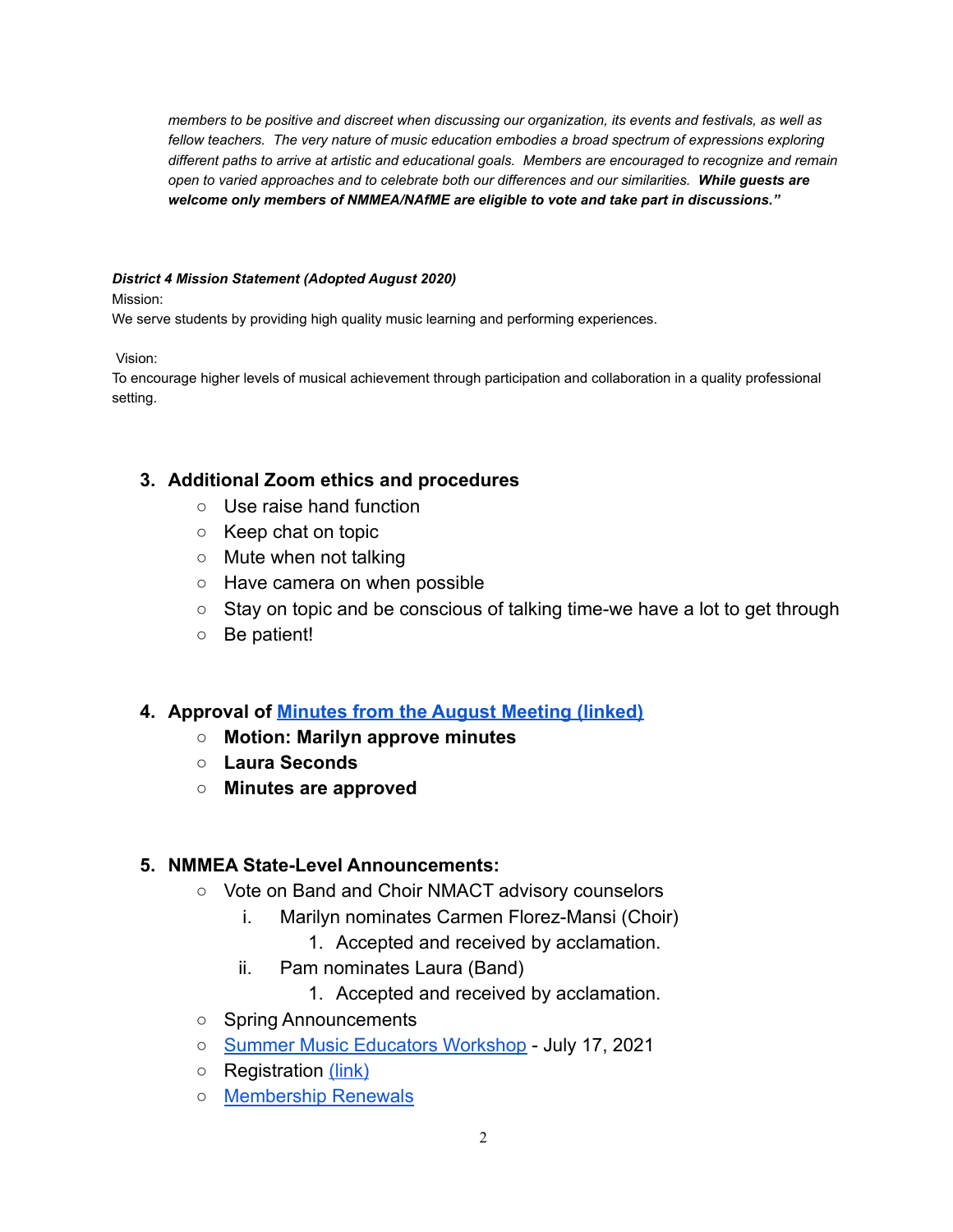- i. Check when it expires! You can't register for events if it expires.
- Encourage members to renew early
- Easiest to do directly with NAfME
- Encourage members to review handbook (new changes)
	- i. Need to update link
	- ii. It is always on the NMMEA website under North Central
- Encourage members to nominate potential judges for the state choir and band contest (submission form)
- Updates on All-state 2022 and beyond can be found at https://www.nmmea.com/all-state/
- **6. Officer and Committee Reports (Concerns/discussions will by tabled until new business/section meetings)**
	- President's Report
		- i. Registration/Enrollment Report
		- ii. Instrumental Solo and Ensemble
			- 1. Went well. Done virtually.
			- 2. Each teacher played a recording for judge with student in the room.
		- iii. Plan for "normal" next year.
			- 1. Due to possibly adding of days to the school year, the calendar might change. If that's the case we will look at it in the August meeting.
	- Treasurer's Report *Sharla Stearn*
		- i. Income/expenses
		- ii. Outstanding balances (with PO)
		- iii. Outstanding balances (missing PO)
		- iv. Questions?
		- v. Motion to approve reports:
			- 1. Valerie Moves
			- 2. Kat seconds
			- 3. Motion passes.
	- Orch VP Report *Gabe Tafoya*
		- i. S&E Participation was low, only two schools participated.
		- ii. Considered spring event, but interest was lost.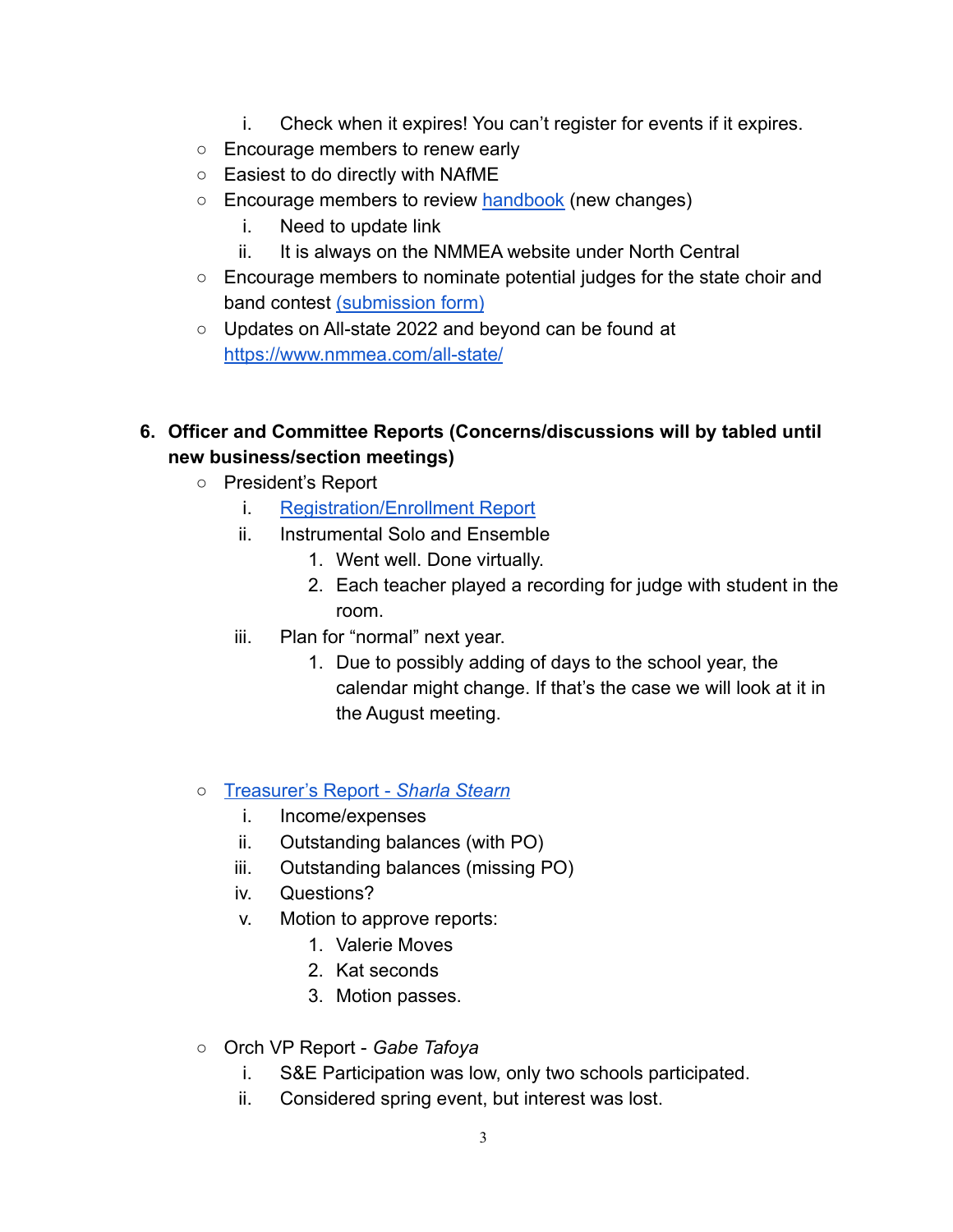- Band VP Report *Rick Hernandez*
	- i. S&E Was successful. Online worked out well.
		- 1. Certificates were emailed by Steve.
	- ii. Honor band registration was extended.
		- 1. Issues with recordings being late. However, there is nothing in the handbook.
- Choir VP Report *Marilyn Barnes*
	- *i. Solo fest Done virtually 1st to try it out virtually!*
	- *ii. S&E Huge event! 3 online and 1 in person.*
		- *1. Encouraging in person festival*
	- *iii. Honor Choir May 12th with Dr. George Case. Will be done with Seniors.*
- GPM *Gwen Marie Lerch*
	- *i. MPA 2020 Only SF area schools participated, but was very impressed with SF MS*
	- *ii. S&E very few entries and only from guitar and piano.*
	- *iii. Piano judge donated time and Guitar judge was great.*
		- *1. Judges were able to preview the*
	- *iv. No one showed up for the guitar meeting Gwen is going to have to make all of the arrangements.*
	- *v. Planning on Guitar Honor Clinic.*
	- *vi. Would like to do another MPA*
	- *vii. Large guitar presence in the all-state solo festival.*
	- *viii. We would like VP of Membership to reach out to the mariachi programs. Same thing with piano programs.*
- General Music- *Valerie Collins*
	- *i. Didn't get many responses on survey for elementary festival.*
	- *ii. Hopefully this year will be good.*
- VP of Membership Report *Don Higgins*
	- *i. Started working on the Handbook, should be fully updated by January.*
- *○* Co-Secretary 1 *& 2* report *-Leah Frisby Clarissa Riggins*
	- *i. Nothing to report.*

# **7. Officer Elections**

- **○ Job Descriptions**
- Choir VP
	- i. Marilyn nominates Carmen Florez-Mansi Accepts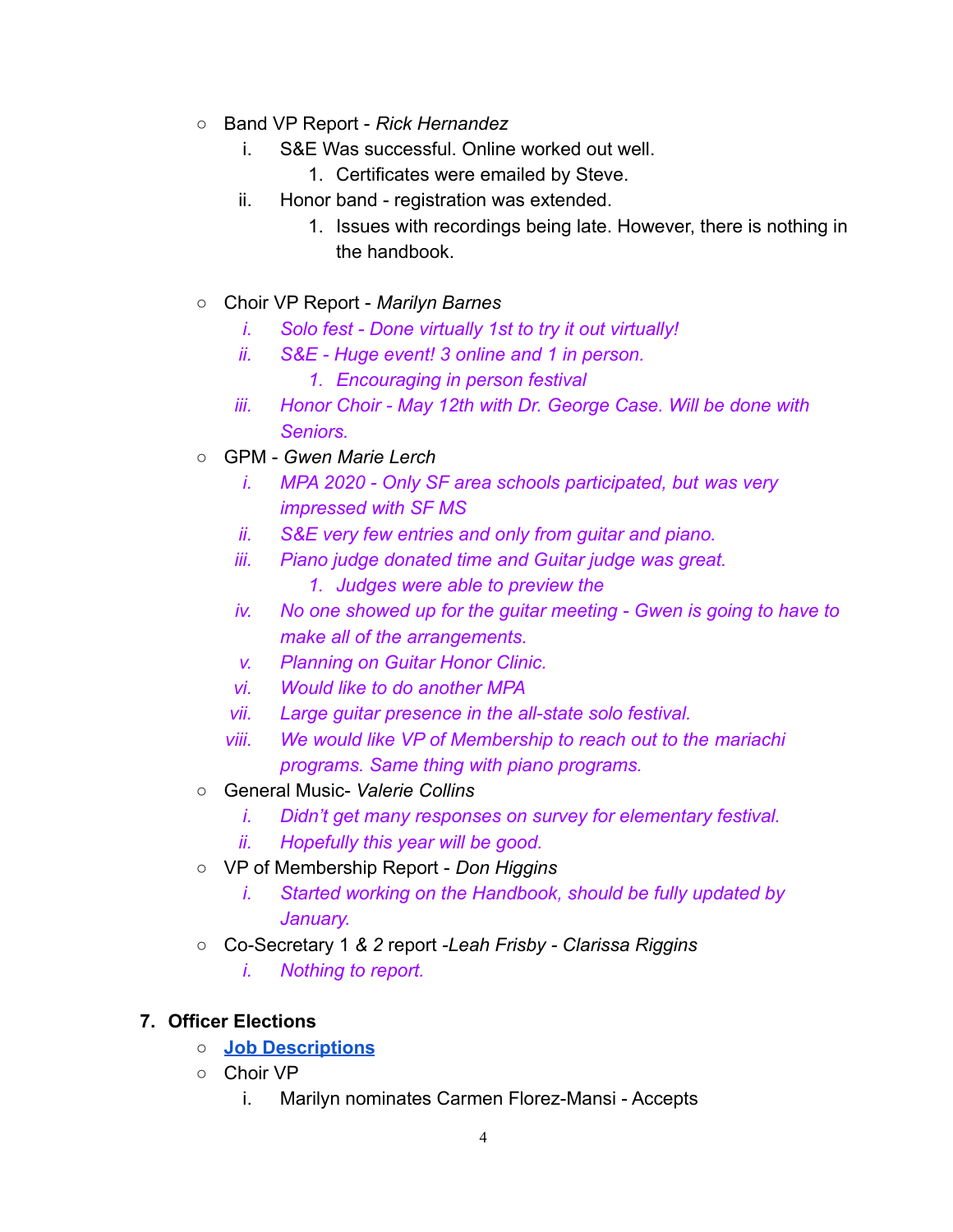- ii. Katherine nominates Russel Fletcher Declines
- iii. By acclamation Carmen is now our VP
- Band VP
	- i. Rick nominates Maurice Accepts
	- ii. By acclamation Maurice is now our VP
- Orchestra VP
	- i. Carla nominates Michelle Rosette Declines
	- ii. Carla nominates Gabe Accepts
	- iii. Gabe will continue being VP
- Elementary VP
	- i. Valerie accepts nomination
	- ii. Valerie receives it by acclamation
- VP Membership
	- i. Don receives it by acclamation
- Treasurer
	- i. Valerie nominates Kat Keener accepts
	- ii. Kat receives it by acclamation

## **8. NMMEA Awards (voted on in the fall)**

- Procedure
	- i. New and easier procedure!!
- NC Nominations
	- i. Nominations for administrator of the year- Adan Estrada, nominated by Laura Eberhardt
	- ii. Nominations for Award of Distinction- No nominations came forward.
	- iii. Emeritus Teacher Award- Pam Towry Church was nominated by Deb Minyard
	- iv. Hall of Fame- No nominations.
	- v. John Batchelor Award for Elementary Music- Jeong Hong was nominated by Kachina Walker
	- vi. Music Educator of the Year- Dana Winograd nominates Carmen Flores Mansi.
	- vii. New and Emerging Educator- Marilyn Barnes nominates Caleb **Heaton**

#### **9. Handbook**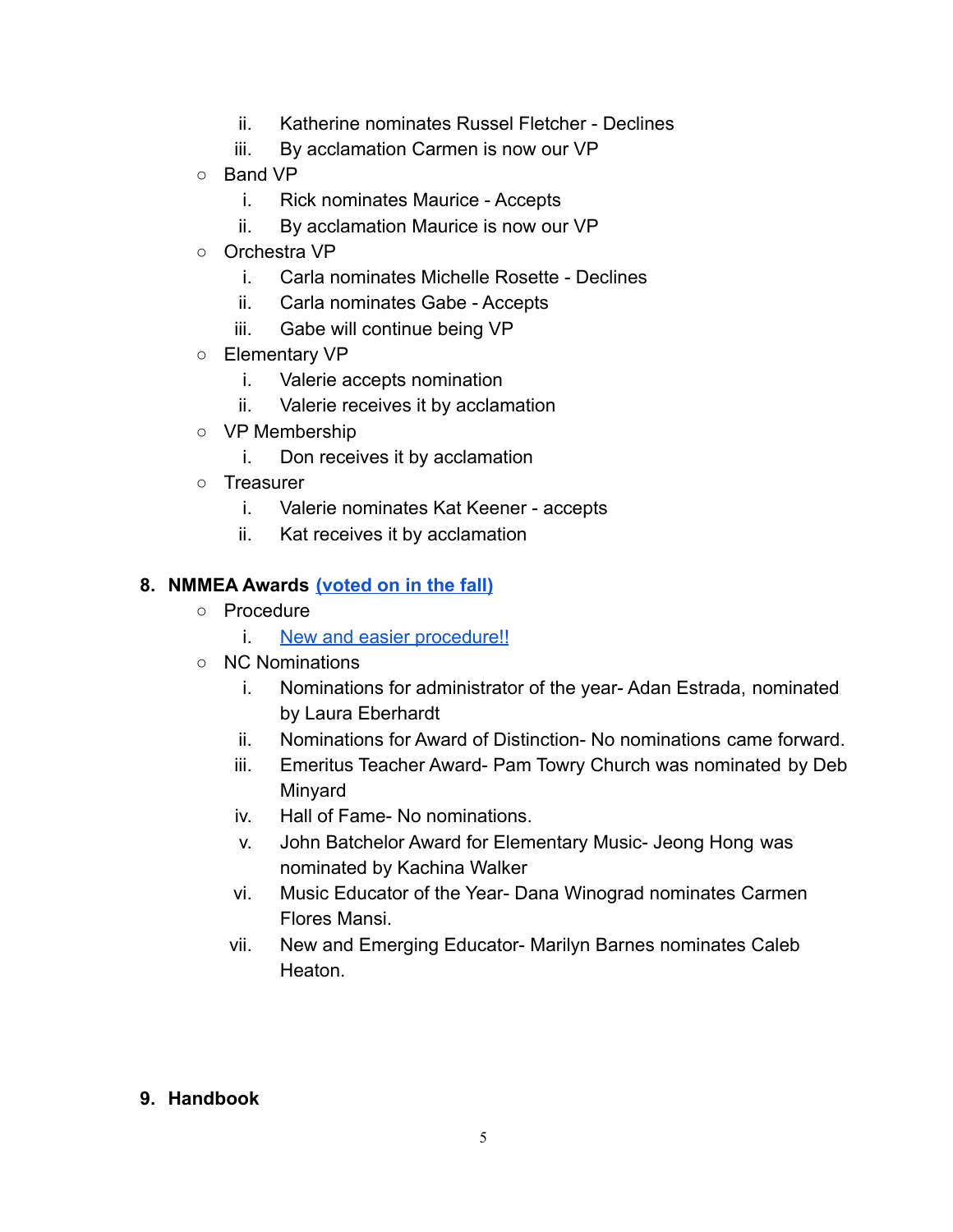$\circ$  If you find something out of date please let Membership-VP (Don Higgins) know. You will need to reference the minutes where the vote passed.

#### **10.Elementary Festival**

**○ Did not happen**

#### **11. Honor Clinic**

- **○ Did not happen -**
- **○ Have clinicians hired over summer**
- **○ Directors use commitment form with students.**

#### **12. MPA (Comments from last year left in)**

- *○ Judge selection*
	- *i. per the handbook sections develop a list in the Spring meeting that VP selects from.*
- *○ Clarification on scoring*
	- *i. Numerical average (Not the matrix)*
- *○ Sight Reading*
	- *i. have a similar approach*
		- *1. every section needs to be doing sight-reading*
	- *ii. voted on in the handbook*
		- *1. sight reading for band and orchestra was bought for this year*
		- *2. handbook says that we can sell that music back to interested schools, haven't decided on a price for that - decide this in section meetings*
- *○ Other issues?*
	- *i. a policy on judges working with groups before MPA do we need to make a policy about judges that are selected to judge MPA can they work ensembles before hand?*
		- *1. not appropriate if you work with an ensemble, you have a preconceived notion about how that sensemble sounds and should not judge that ensemble- ACROSS THE BOARD*
		- *2. Pam moves that any MPA concert judge may not clinic any performing ensemble on specific MPA music prior to MPA of the current school year*
			- *a. does not include sight-reading*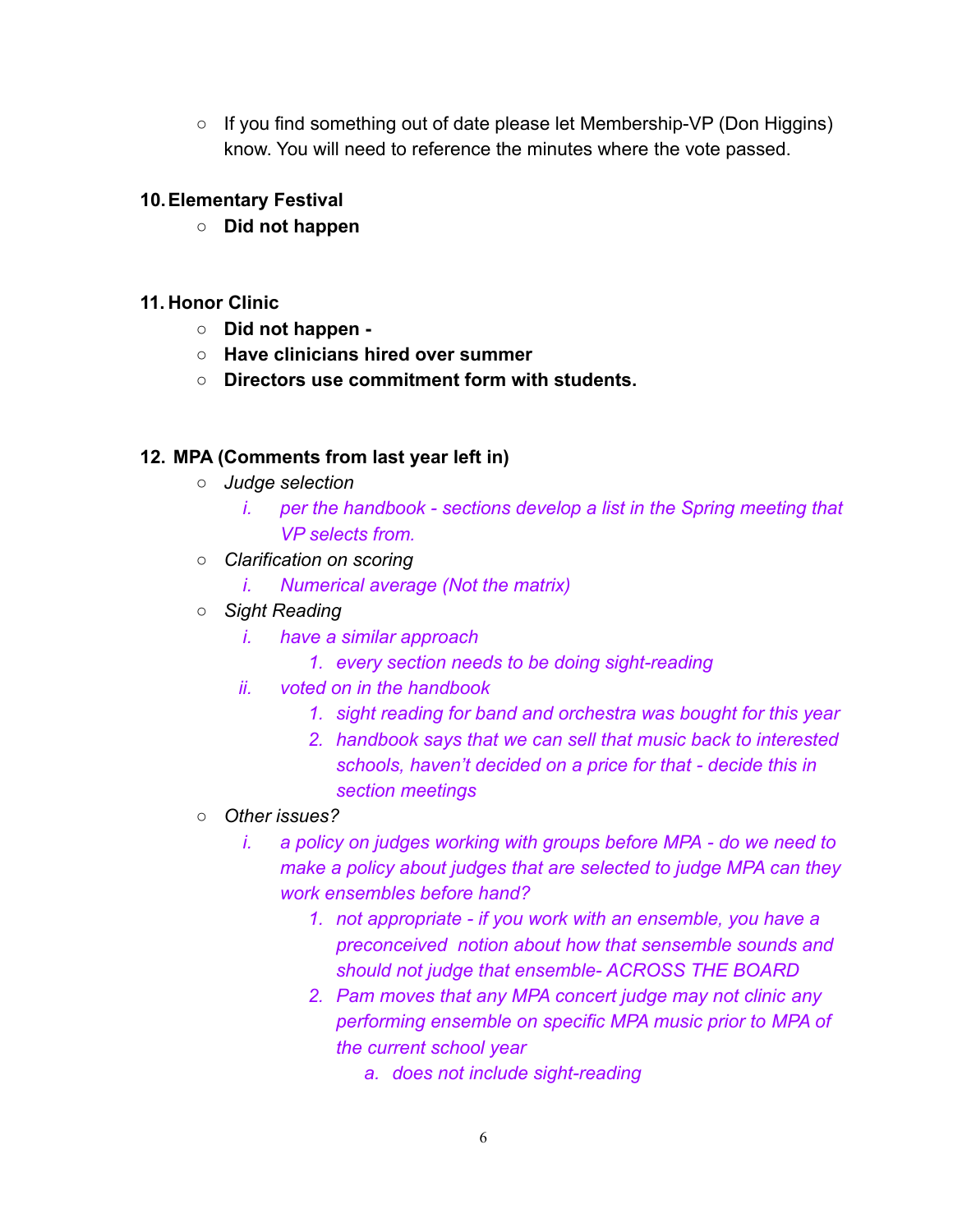- *3. clarifying questions- MPA season? Work on getting judges over the summer and will be posted in the fall*
- *ii. Reminder: Plaque for I's and II's get certificates*

*1. Don please make sure it is there.*

#### **13. Solo and Ensemble**

○ Discussed during VP reports.

#### **14.Set Locations**

#### **○ SY 2021-2022**

- i. Solofest
	- 1. Vocal
		- a. October 2nd, 2021
		- b. Location: Santa Fe HS
		- c. Registration deadline: Sept. 3rd
- ii. Solo & Ensemble
	- 1. Instrumental S&E
		- a. May 7th 2022
			- b. Location: NMSA
			- c. Registration deadline: April 8th
	- 2. Vocal S&E
		- a. March 26th 2022
		- b. location: Nina Otero
		- c. registration deadline: Feb. 25th
- iii. Honor Clinics
	- 1. Choir:
	- a) Nov 4th, 2021
	- b) Location: St. Michael's (Cathedral)
	- c) registration deadline: Oct. 13
	- 2. Band
	- a) November 12-13
	- b) Location: Santa Fe HS
	- c) registration deadline: October 15
	- 3. Orchestra
	- a) Oct 15th 2021
	- b) Location: Los Alamos High School
	- c) registration deadline: Oct
- iv. MPA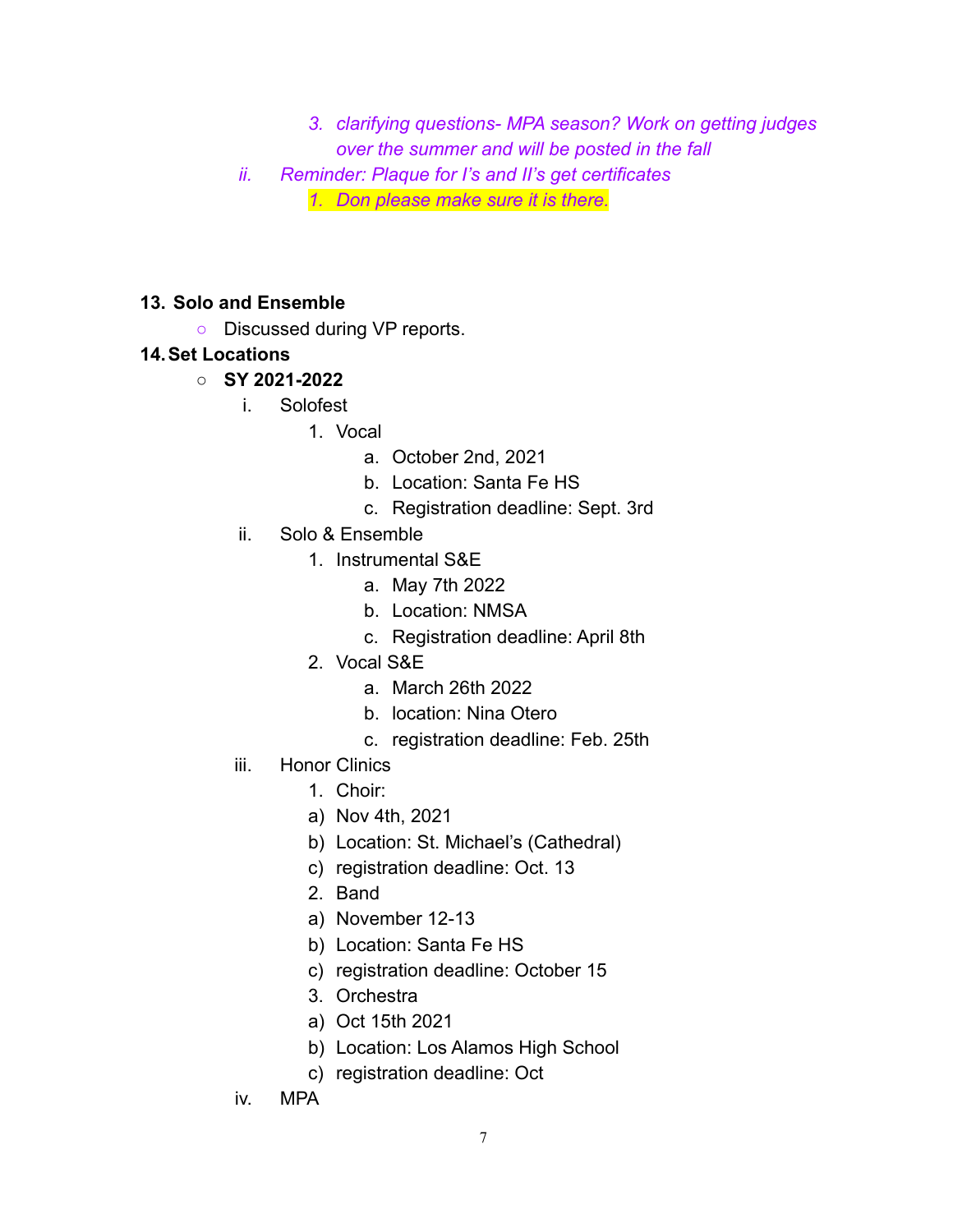- *1. State Basketball is 7-12?*
- 2. Choir
	- a. March 3rd and 4th, 2022
	- b. Location: LAHS
- 3. Band
	- a. March 1st 2022 (High School) and 2nd 2020 (Middle School)
	- b. LAHS
- 4. Orchestra
	- a. March 9th & 10th 2022
	- b. Capital High School
- 5. Guitar
	- a. April 13th 2022
	- b. NMSA
- 6. MPA Registration Deadline:
	- a. January 14th 2022 (Band, Orchestra, Choir)
	- b. March 4 for Guitar
- 7. Elementary Festival
	- a. February 26th
	- b. Location: El Camino?
	- c. Back up: Gonzales
	- d. Registration Deadline: January 21st
- v. NCNMMEA Meetings
	- 1. Dates
		- a. August 7th, 2021
		- b. May 14th, 2022
		- c. Location: SFHS

#### **15.Old Business**

- Purchasing Sight-Reading music
	- i. We bought it this year ~\$550 for Band and Orchestra
		- 1. Says in the handbook to sell to interested schools
			- a. Email president (Steve Currently) if you are interested in purchasing.
			- b. Deb would like the band stuff.
			- 2. Discussed making a 7 year rotation
				- a. Not making a rotation. We will buy and sell each year.
	- ii. Choral?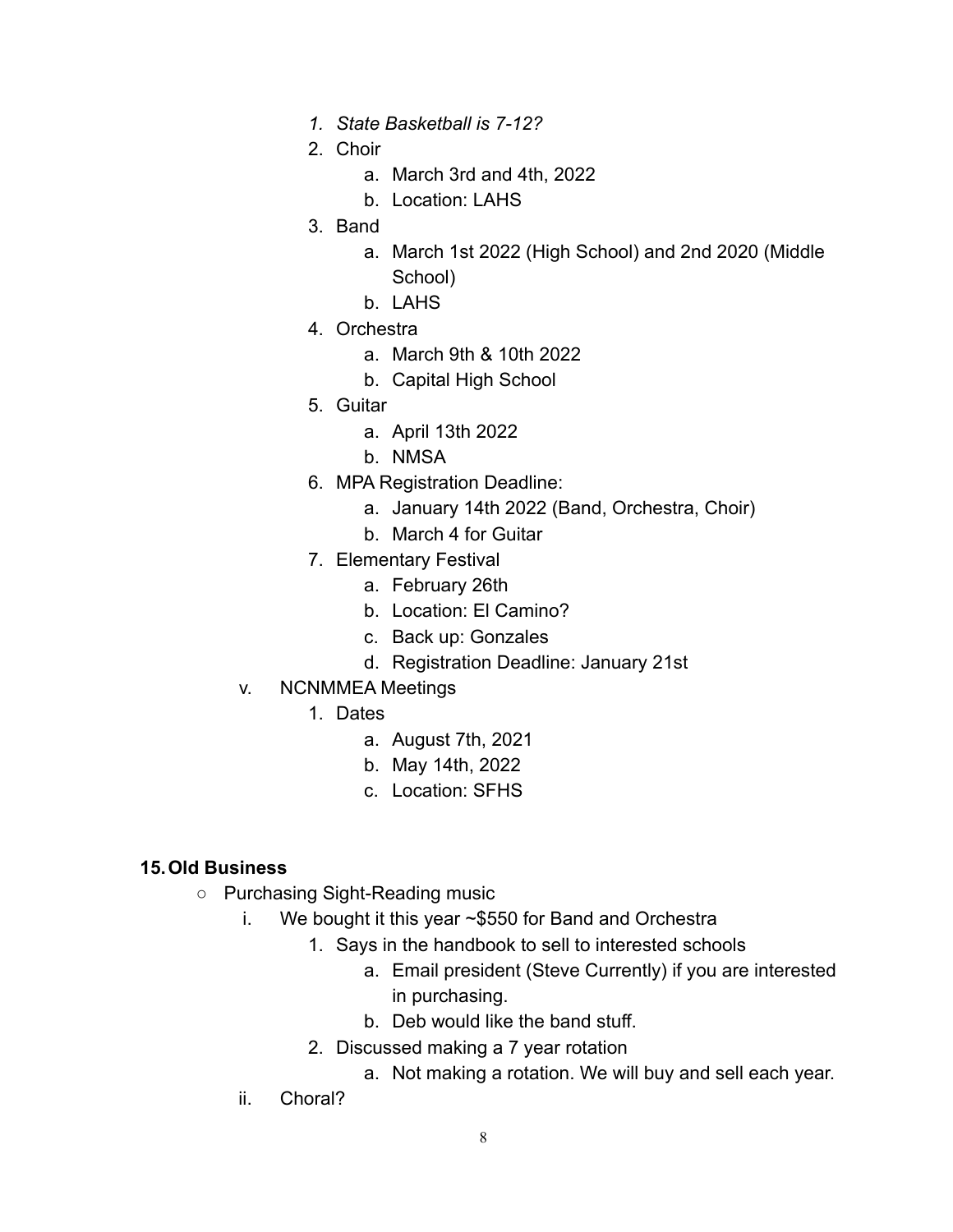- 1. Needs to change. Discuss in section meetings.
- Go back to patches for HC?
	- i. If your kid wants one, let Steve know.
- $\circ$  NAfME membership- Keep track if you have an annual membership (it expires on the calendar day) if there is a lapse you can't register.

#### **16.New Business**

- Audit Committee- need 1 additional member to audit the books this Summer for NMMEA
- We have enough!
- Guitar MPA is having a hard time acquiring sightreading. Looking for ideas. One is possibly sight reading factory.
	- i. We will discuss it in August.

## **17. Move into Section Meetings (20 min)**

- **○ Wrap up from this year**
- **○ Nominate Judges and Clinicians!**
- **○ VPs email minutes to the president and co-secretaries.**
	- **● Choir:**
		- There was a welcome for our new Vice President Carmen Flórez-Mansi. She asked for teachers to send recommendations for Homor choir 21 and Solofest judges. She said she'd have it narrowed down by end of June so clinicians can choose their rep and the lists can be sent out.
		- Marilyn Barnes spoke about procedures etc. she also clarified the honor choir day May 12 and what was expected and needed from carmen and Isabel Hudson, the two other schools besides SFHS.

Meeting adjourned at 12:50 pm.

## **● Orchestra:**

- **● Everything is TBD at this point considering COVID-19! Please keep dates in your calendar just in case, but revisions will more than likely happen.**
- Important Dates
	- Honor Orchestra Listening Session
		- Date 9/21/21 & audition deadline 9/17/21
		- Location Virtual details TBD at August meeting
		- Michelle suggests potential virtual listening session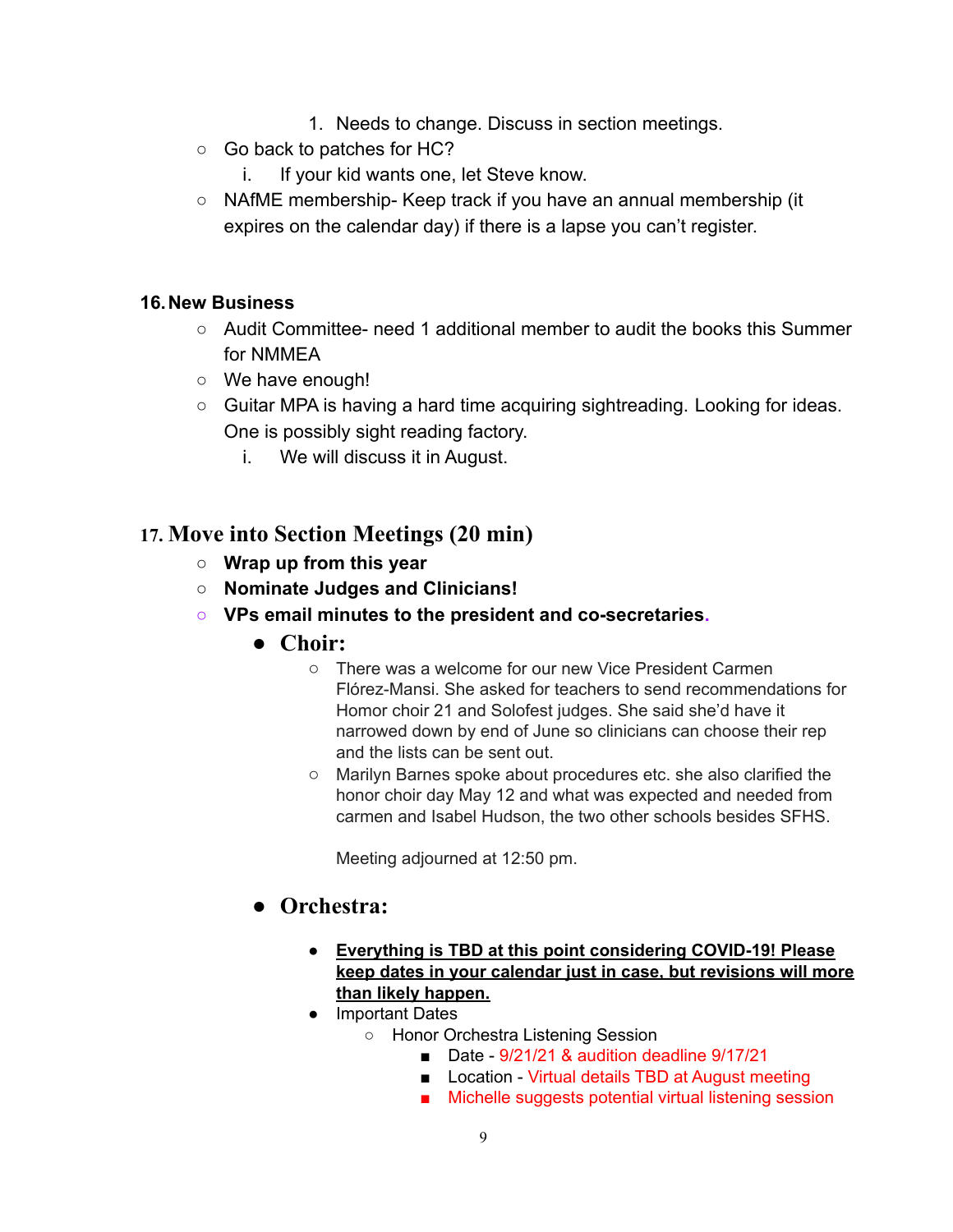- Don mentions that we still need 2 people listening to each section
- Can we know who we're working with ahead of time
	- Yes, will be determined in advance at August meeting
- Honor Orchestra 10/15/21
	- Registration deadline 10/1/21 potentially @ LAHS
		- LAHS confirmed location already booked
- All-State Auditions for Orchestra 10/25 10/29
	- Not sure on All-State audition process for this year or whether the festival will be in-person or online. Any feedback on the online all-state festival from this year?
		- Confirmed: NMMEA wants us to plan for a regular year. All-state is planned in person.
		- Confirmed: Auditions will take place online through Opus Events
	- All-State January 5 8, 2022
		- Note: All-State audition dates through 2030 are now posted on NMMEA Website
	- Choir MPA 3/3/22 & 3/4/22
	- Band MPA 3/1/22 & 3/2/22
	- Orchestra MPA 3/9/22 & 3/10/22
		- Capital High School potential location
		- Registration deadline January 14
	- Guitar MPA 4/13
	- NC District Meeting 8/7/21 & 5/14/22
	- Instrumental Solo & Ensemble 5/7/22
		- Registration deadline 4/8/22
- Orchestra VP Election
	- May be discussed in general meeting. I'm fine with remaining VP unless somebody else wants it.
		- Resolved. Gabe remains Orchestra VP for another 2 year term.
- Honor Orchestra
	- Currently reserved for 10/15/21 at LAHS
		- Michelle updates on COVID guidelines at LAHS
			- Max of 350 in hall including performers
			- May reduce size of orchestras
			- By audition dates we should have a better idea of ensemble sizes
			- Masks at all times, social distancing when possible
		- We chose conductors for last year's festival. Both are still interested in being clinicians for next year.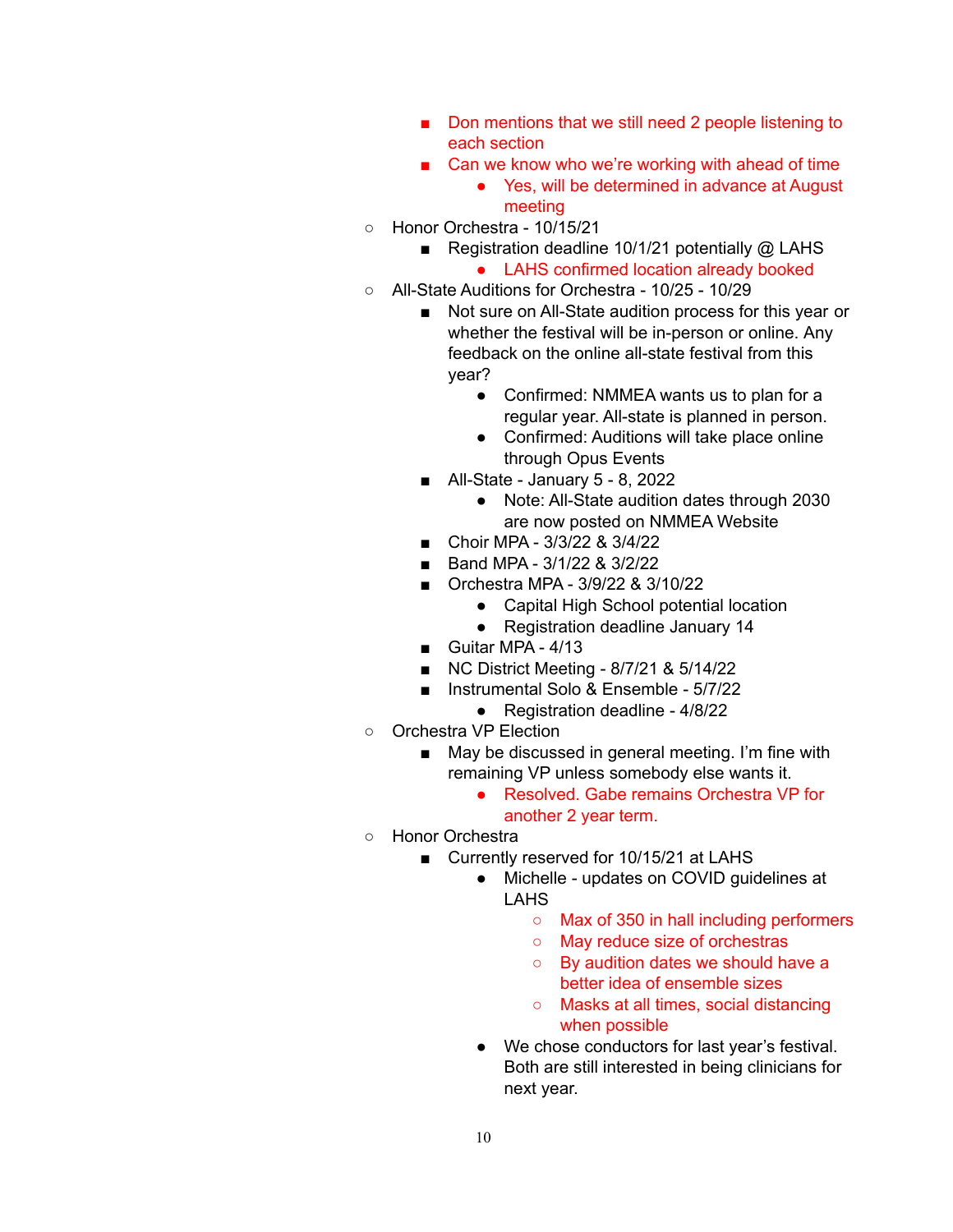- Kathy Hill for high school & Maria Stefanova for middle school
- Check and ensure that all music has been received
- No opposition to handing out music since now
- Ask clinicians to select audition excerpts
- Probably easier for us to choose **excerpts**
- Gabe will check if all music is received
	- Let's try to plan to have excerpts chosen before the end of the school year
- Thoughts on the festival and likelihood considering pandemic?
- Will most likely happen with all guidelines
- Will most likely have to eat outside due to **COVID**
- No mingling of students from different schools
- Our students will have to be contained
- $\circ$  MPA
	- Currently set as a 2 day festival 3/9/22 & 3/10/22
	- Location?
		- Potentially Capital, Gabe will check with Zach
	- Discussion on MPA likelihood and possible changes due to pandemic
		- Potential issues with possible hybrid model continuation into next school year
			- LA is offering online option for next school year. Either all online or all in-person
			- Continue to plan the festival as usual
			- Michelle suggests possibly having judges come to us to avoid issues with transportation and gathering in one central location due to COVID
				- Gabe will bring up this option with executive board when we hear more about transportation guidelines
				- Might have to be standardized judges to keep it fair
				- Potential issues with families of students not wanting them to travel to other schools
	- Suggestions for judges? Festival will most likely happen in some capacity.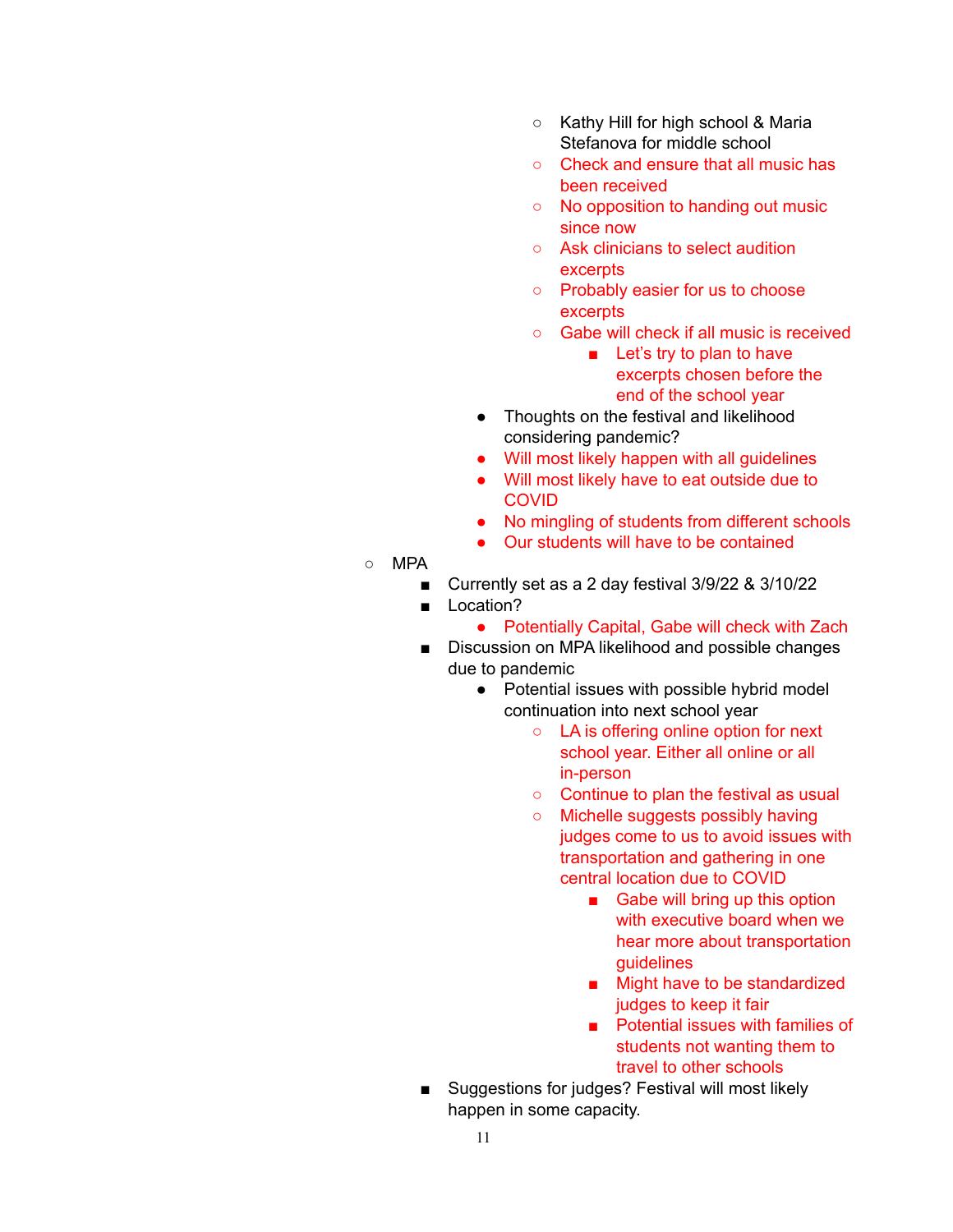- Gabe will send out Google Form/doc suggesting clinicians for MPA
- Solo & Ensemble
	- Discussion on last year's festival what worked & what didn't?
		- Severe lack of participation in online festival this year
		- Carla said it was a pain, but it was worthwhile
		- Maybe we can keep an online option for
			- students who can't participate any other way
- New Business
	- Any new business to discuss?
		- No new business

#### ● **General Music**:

- Welcome & Introductions Valerie and Kat were the only attendees
	- Minutes taker? Valerie just kept them
	- Time Keeper? Not necessary...
	- Name, School Dist, years teaching, years @ current District, one thing that helped you get through this year? Not necessary
	- Make sure you sign in w/ email contact!
- Questions or concerns about anything discussed in the General Meeting?
	- No
- Anyone want to run for VP oops, thought we were going to vote after section meetings!
	- 2 year term
	- Attend 2 Executive meetings, Run section meetings at 2 General Meetings, Run Elementary Festival, Chair (?) Guitar MPA,
- Elementary Festival
	- 2020 was 1st annual and went very well, but we did not hold virtually or in person this year
		- Sent a survey but only got 4 responses
	- Next year's Date Saturday, Feb 26, tentatively... Set
		- El Camino Real again?
			- Tentatively set good facility familiar
		- Eldorado
			- is a bit farther out good facility
		- Gonzales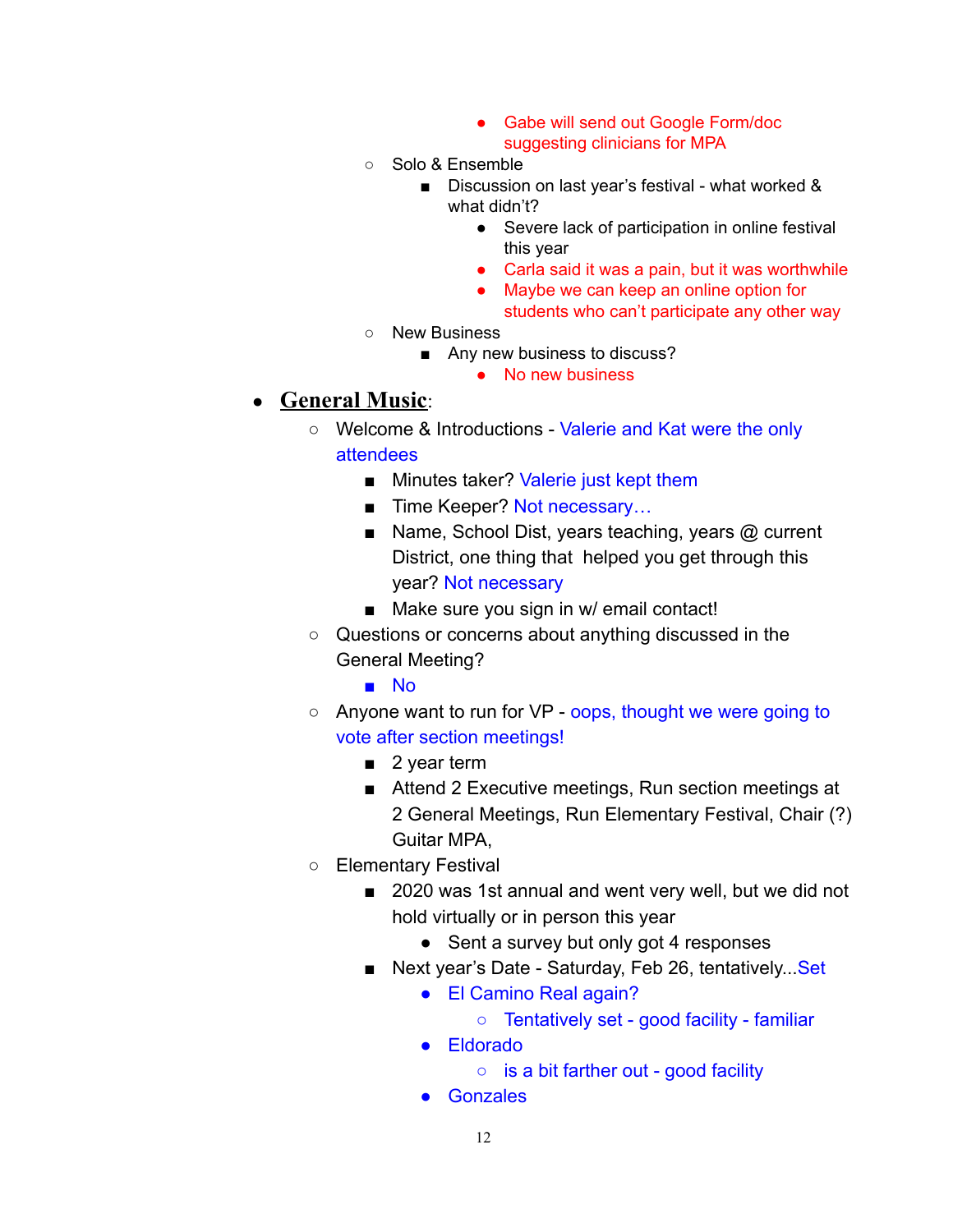- $\circ$  is very central similar facility to the others
- Russ is hesitant to host since he hasn't yet participated in the Festival
- Planning committee volunteers?
	- Will send out a survey/request in August 2021
- Suggestions for clinicians? Full Choir person?
	- Marilyn retiring but interested in helping Valerie will ask her about considering elementary level
	- Kim for the future (she was one for our first Festival so wait a year?) Kim is also still going to be around and willing to clinic/mentor!
	- The August Survey will include a question for **suggestions**
- Fees? We charged \$15 and basically broke even w/ lunch and shirts included - only paid one clinician - Pandemonium - but would like to provide at least an honorarium to leaders (1-2 Choir, 6 workshops)
	- $\bullet$  each \$1 would increase revenue by  $\sim$  \$100
	- School Fee \$25 on top of individual fees? We had 13 schools represented in 2020 which would have generated \$325 - not sure if it would have prevented a school from participating?
	- Business Sponsorship?
		- Good way to go especially maybe for T-shirts?
	- Optional lunch fee? Would be a logistical nightmare in our opinion
- Discussion about this SY
	- Highlights of how it went in your district/school/personally
		- Not the best, but ok
		- We all survived!
	- Lessons learned?
		- Had to be creative, learn new tools.
	- New ideas to keep?
		- Reflection by students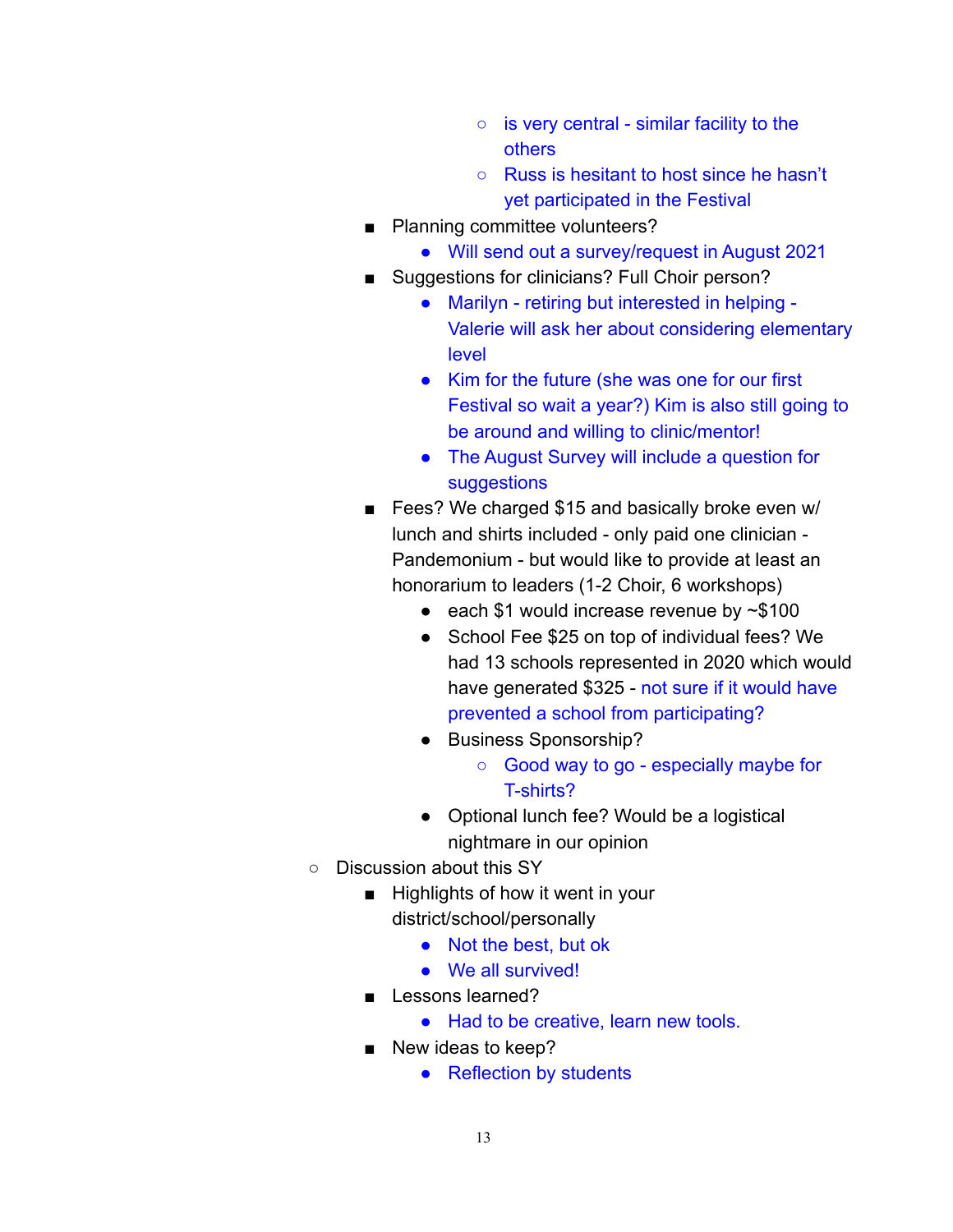- Tools Rhythm play-alongs Google Slides for visuals - embedding audo and video - Google Classroom for resources - Exit Tickets/Surveys - Google Forms for Assessments - Flip Grid/SeeSaw for Assessments
- Summer Music Educator's Workshop
	- July 17th \$20 registration on NMMEA Website Will be virtual…
- Other business?
	- NMMEA Open House Roundtable May 10th! Link will be on the website and Neil sent the email last week!
- Adjourned at 12:32pm

# ● **Guitar**:

- **○ Present: Gwen-Marie Lerch**
- **○ Motions:**
	- **1) Sight Reading will be included for all MPA and Honors events.**
- **○ Motion Passed unanimously**
- **○ 2) All dates for guitar events as discussed in the main meeting will be used.**
- **○ Motion Passed unanimously**
- **○ 3) Judges list for all guitar events will include, but is not limited to:**
	- **Paul Nielsen, Sandia Prep HS, Albuquerque NM Genevieve Lautner, Albuquerque Academy, Albuquerque NM**

**Benjamin Silva, Department of Music, University of New Mexico**

**Edwardo Truillo, Cibola HS, Albuquerque NM**

**Dr. Chuck Hulihan, Glendale CC, Phoenix AZ**

**Dr. Lynn McGrath, Eastman University, Rochester NY (virtual only)**

**Dr. Martha Masters, Loyala University, Los Angeles CA (virtual only)**

**○ 4) A few select orchestra personnel from North Central District #4, may, if the need arises, be enlisted to supplement "listening events" used to select Honors participants.**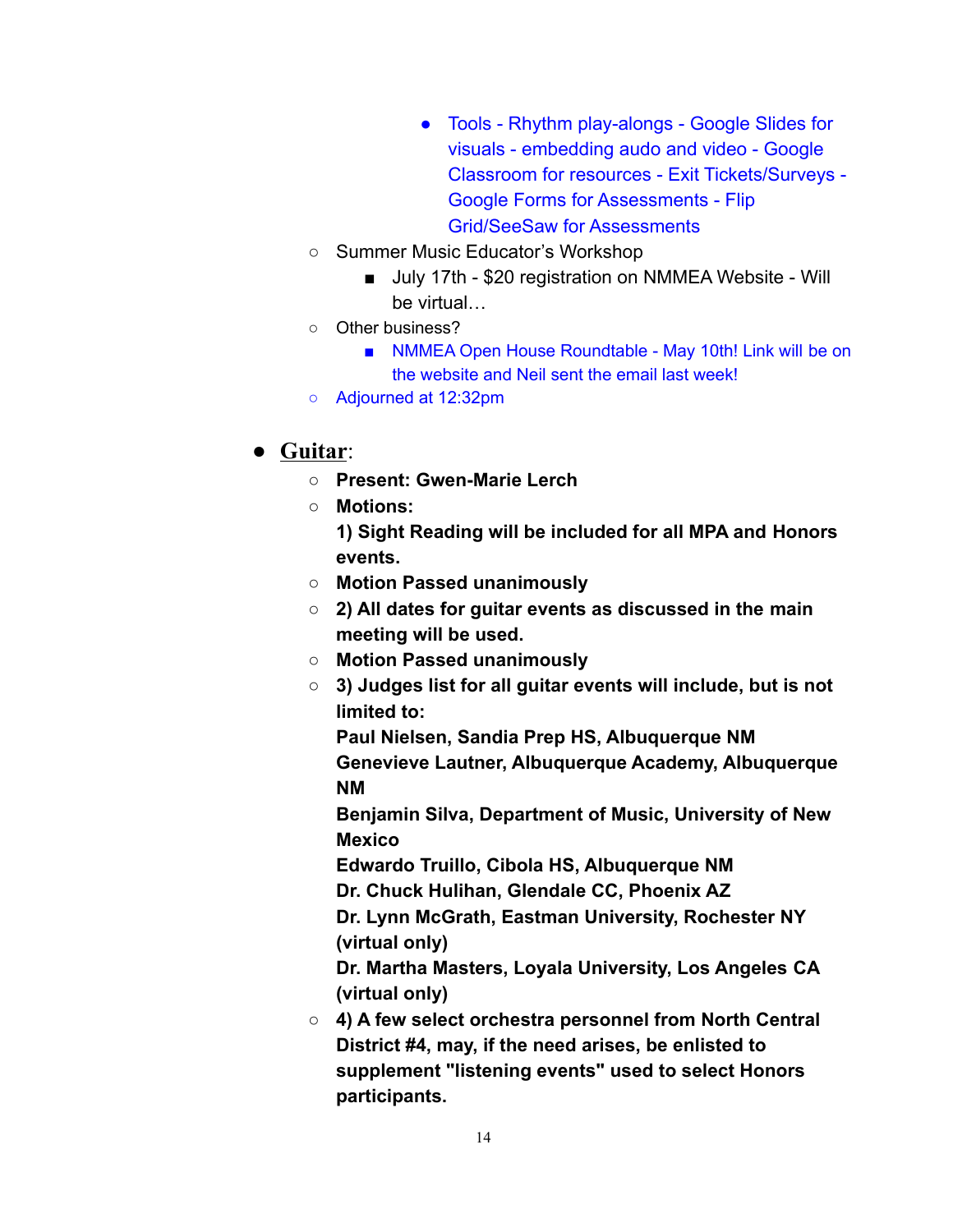**○ Motion Passed unanimously.**

# **● Band:**

- **○ 1. Audition procedures for Honor Band. Maurice proposes a more anonymous approach taken by the Orchestra people this past year. There will be a committee that meets this summer to discuss the procedure and criteria.**
- **○ 2. Honor Band and MPA commitment forms: I suggest a fillable PDF form taken from handbook to make forms more accessible for potential judges to fill out and return. Steve said it has to remain consistent with other divisions.**
- **○ 3. Suggested that Maurice contact Donna Schmidt for MS Honor Band clinician and Nathan Matherne for HS Honor Band clinician for next year.**
- **○ 4. Suggested judges names for MPA 2022: Jordan Sayre Josephine Gonzales Mason Yordy John Sanks Amy Williams Bill Austell TyFrederick**
- **○ 5. State Band contest requirements will meet this summer for final rules and regulations**
- **○ Motion to adjourn at 12:54 pm.**
	- **■ Motion seconded**

#### **18.Report back from section meetings.**

#### **19.Announcements**

- Mini horn convention will be at hummingbird camp. (Talk to rick about info)
	- i. https://www.facebook.com/hornswoggleworkshop/
- SFPS 2021 Best Communities for Music Education Award from NAMM

#### **20.Next Meeting**

- A. Dates
	- a. August 7th, 2021
	- b. Location: SFHS